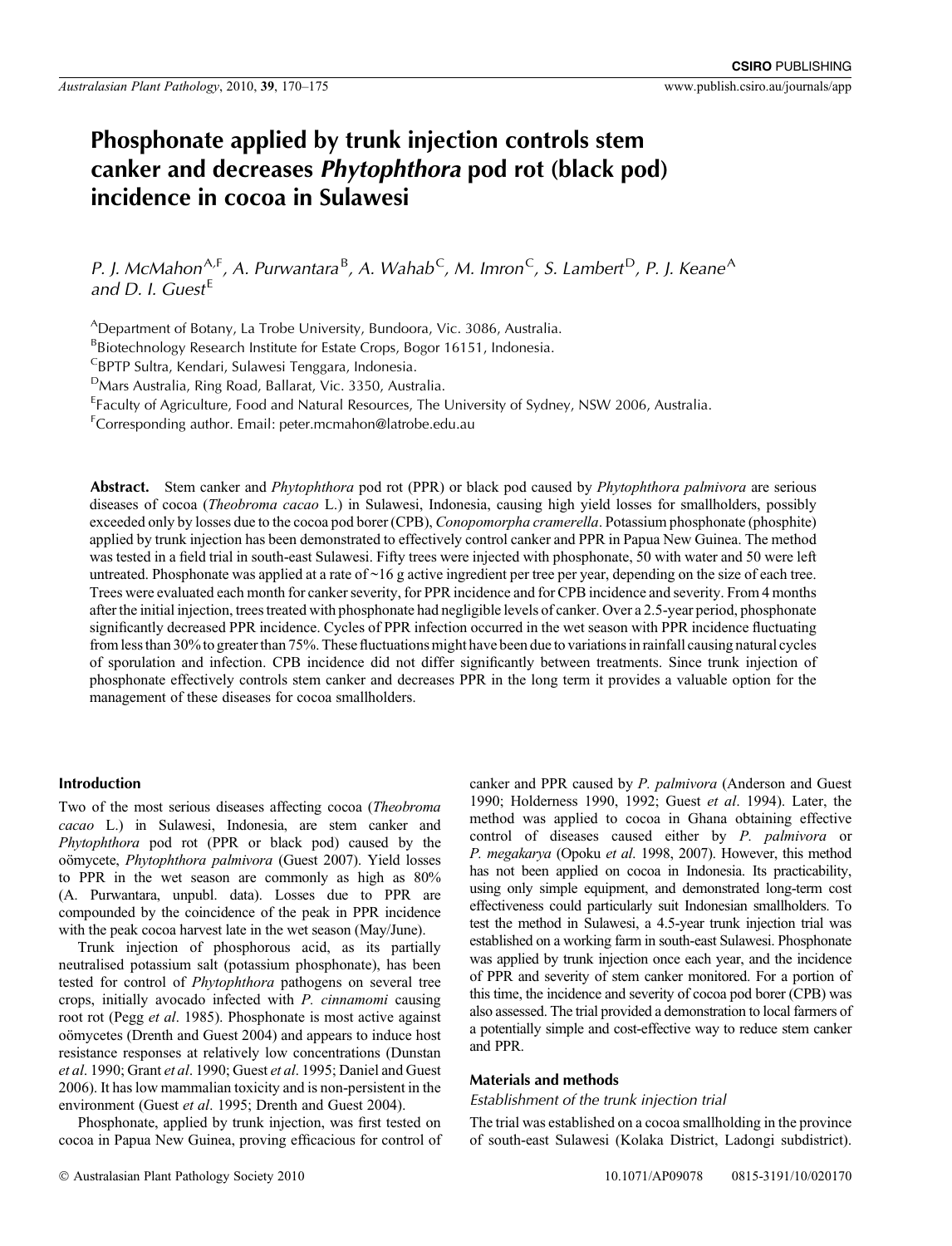A plot of 100 trees, all planted from hybrid seed in 1992 but varying in size, were labelled and injected in alternate order with either water (as a control) or phosphonate, giving 50 trees for each treatment. The first injection was in June 2002, followed by repeated injections in December 2002, October 2003, December 2004, December 2005 and October 2006. Holes (25 mm deep) were drilled with a hand drill using either a 6.0 or 6.5-mmdiameter drill bit. The holes were positioned ~0.5 m above the ground and angled slightly downwards when drilled towards the centre of the trunk. Injectors (20 mL, spring-loaded, Chemjet, Bongaree, Qld, Australia) containing 20 mL water or phosphonate solution were screwed into the holes. Approximately 30 min was required to empty each injector and the injection of all trees was completed in 1 day. Each tree was injected with water or 20% potassium phosphonate solution prepared as described by Guest *et al*[. \(1994\)](#page-5-0). Ten L of 40% phosphorous acid solution was added slowly to 10 L 40% potassium hydroxide solution and adjusted to a final pH of 6.0. Therefore, each 20-mL injection of phosphonate solution delivered 4 g of potassium phosphonate. Since the canopy diameter of most of the trees in the trial was  $\sim$ 2 m, over 90% of the trees were injected with 40 mL using two injectors, each with 20 mL water or phosphonate, inserted opposite each other on the trunk (i.e.  $\sim$ 8 g potassium phosphonate was injected per tree). Larger trees  $(\sim 3$ -m canopy diameter) were given three injections (a total of 60 mL or 12 g potassium phosphonate per tree). Injection holes were plugged with engine grease. Six months later the trees were reinjected at the same rates. Therefore, the total amount of potassium phosphonate injected per tree in 2002 was 16 g for the majority of trees and 24 g for the few, larger, trees. Thereafter, trees were injected once per year with the same volumes as for the above treatments but using a commercially prepared 40% potassium phosphonate solution (Phosacid 400, Humibox (M) SDN.BHD, Selangkor Darul Ehsan, Malaysia). Hence, trees with a canopy diameter of  $\sim$ 2 m (over 90% of the trees) still received atotal of 16 g potassium phosphonate annually but this was applied only once per year. Similarly, the larger trees (with a canopy diameter of  $\sim$ 3 m) were injected with 24 g once per year.

A further control treatment of 50 untreated (non-injected) trees was included in the trial in April 2004 to provide data on the background incidence of PPR, stem canker and CPB under a farm management regime typical of the area, and to assess the effect of the injection method itself on disease incidence and severity. These trees were in a block adjacent to the above block of 100 trees and were assessed monthly in the same way as for the trees injected with water or phosphonate.

## *Evaluation of stem canker, PPR and CPB*

The severity of stem canker on each tree was assessed every month using the following scoring system: 0, no canker; 1, <10 cm2 active canker; 2, 10–50 cm<sup>2</sup> active canker; 3, 50–100  $\text{cm}^2$  active canker; 4, >100 cm<sup>2</sup> active canker (or recent tree death associated with canker). The area of canker was assessed based on the canker visible as sunken tissue on the intact bark and the margins as shown by scraping off the surface of the bark with a knife. An average severity score for each month was obtained from the mean score of the trees assessed for each treatment.

Ripe pods and immature infected pods were harvested monthly and the PPR-infected pods counted. Harvested ripe pods were also assessed for CPB infestation. Ripe pods were split lengthways and CPB-infested pods, as shown by the discolouration and aggregation of beans and mucilage, were counted. Pods in which 50% or more of the beans had been affected by CPB were considered to be severely infested.

## *Statistical comparisons of PPR, CPB and cankerincidences*

For each treatment (water-injected, phosphonate-injected and untreated), cumulative PPR and CPB incidences (from April 2004 to December 2006) were calculated for each tree. Hence, the number of pods harvested and the numbers infected/infested with PPR or CPB from each tree were totalled for this period and the percent (cumulative) incidence calculated. To test the effect of the treatments on cumulative incidences, each tree was considered to be a separate replicate. Statistical tests were conducted using SPSS ver. 11 (SPSS Inc., Chicago, IL, US). For both PPR and CPB incidences, the Levine test gave no significant differences between variances indicating that the variances were homogeneous. The treatments were thus compared by one-way ANOVA followed by the Bonferroni *post hoc* test. Cumulative canker scores were obtained by summing the monthly scores for each tree for the period April 2004 to December 2006. As for the cumulative PPR and CPB incidences, one-way ANOVA was used to compare treatments, but since the Levine test indicated non-homogeneity among the variances the Games-Howell *post hoc* test was used.

## *Rainfall data*

From 2003 onwards, rainfall data, indicating total rainfall (mm) each month, were recorded by Mars Inc. at a weather station situated nearby the trial site in Ladongi. Before 2003, rainfall data records, obtained from a neighbouring subdistrict, Mowewe, were supplied by the provincial government. Correlations between total rainfall per month and incidence of PPR were conducted on SPSS ver. 11 to give Pearson correlation coefficients (*r*).

## **Results**

#### *Effect of phosphonate treatment on stem canker*

Inthe controls (water-injected and untreated trees), relatively high peaks of canker severity and incidence occurred in 2002, but from 2003 onwards incidence varied from 10 to 36%, and average severity scores from 0.2 to 1.0 (Figs 1–4). [Fig. 3](#page-2-0) indicates that canker incidence was similar in both of the control treatments varying from 10 to 36% after 2003. The average severity scores for water-injected and untreated trees [\(Fig. 4](#page-2-0)) indicate that the canker lesion area for most control trees remained under 10 cm<sup>2</sup>.

[Figure 1](#page-2-0) shows the incidence of stem canker in the water- and phosphonate-injected trees from mid 2002 to the end of 2006. The average severity in water- and phosphonate-injected trees that were initially infected with stem canker is shown in [Fig. 2](#page-2-0) for the same period. A clear decrease in stem canker incidence and average severity resulting from the treatment with phosphonate was evident from about 4 months after the initial treatment. Incidence decreased to negligible levels in phosphonateinjected trees, indicating cankers were decreased substantially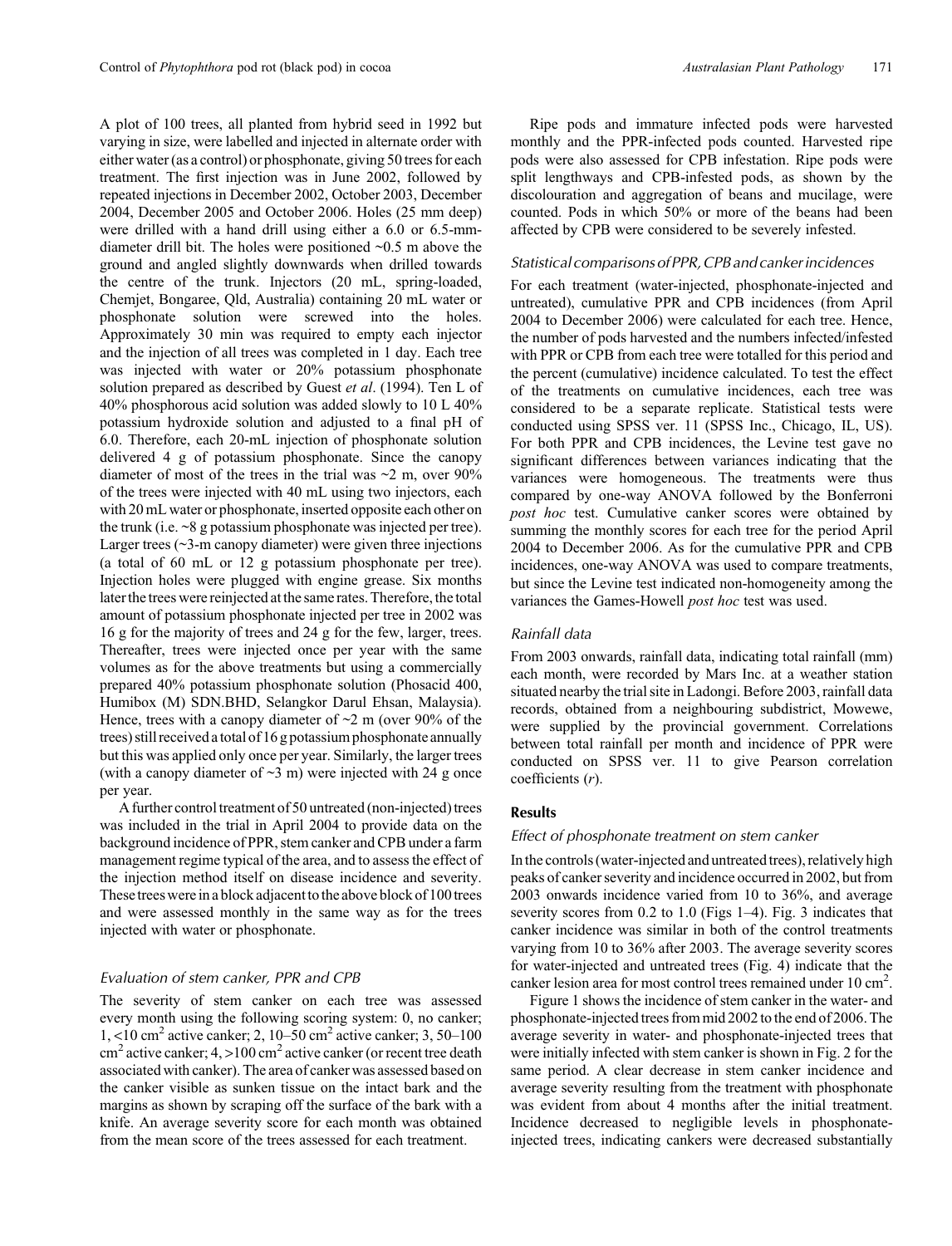Fig. 1. Canker incidence (%) in phosphonate-injected (solid line and black squares) and water-injected (broken line, open diamonds) trees assessed from 2002 to 2006. Trees were injected in June 2002, December 2002 and then every year until the end of 2006.

**Fig. 2.** Mean canker scores for phosphonate-injected (solid line and black squares) and water-injected (broken line, open diamonds) trees assessed from 2002 to 2006. Only trees that initially had canker infections are included. At the time of the first injection, there were 44 canker-affected trees in the waterinjected treatment and 35 trees in the phosphonate-injected treatment. The scores refer to categories designating the area of canker lesions (see Materials and methods).

30/06/04

26/12/2

Month (2002–2006)

30/06/05

31/2/05

30/06/06

30/12/06

1.2

19/06/02 22/2/02

Mean canker severity rating

Mean canker severity rating

1.4

1.2

1.0

0.8

0.6

0.4

0.2

20/06/03

29/12/03

by the phosphonate treatment. The total cumulative canker scores (calculated by adding the scores for each month from April 2004 to December 2006) were significantly  $(P < 0.05)$  less in phosphonate-treated trees than in both sets of control trees, which were not significantly different ([Table 1\)](#page-3-0).

The similar levels of canker incidence and severity in the water-injected and the untreated trees indicate that the injection procedure itself had little or no effect on canker (Figs 3, 4).

**Fig. 3.** Incidence of stem canker (%) in untreated or non-injected (solid line and black triangles) and water-injected (broken line, open diamonds) trees assessed from 2004 to 2006.



**Fig. 4.** Mean canker scores for untreated (solid lines and black triangles) and water-injected (broken line, open diamond symbols) trees assessed from 2004 to 2006. Only trees that initially had canker infections are included. At the time of the first injection, 44 trees in the water-injected treatment, and 34 untreated trees, were affected by canker. The scores refer to categories designating the area of canker lesions (see Materials and methods).

In both the control treatments (untreated and water-injected trees), a seasonal change in the incidence and average severity of canker was evident. From 2004 to 2006, in both control treatments, the highest average canker severities occurred in June/July, with scores of 0.6–1.0, and the lowest in November/December, with scores of 0.2–0.4. Canker incidence followed a similar seasonal fluctuation to severity (Fig. 3).

<span id="page-2-0"></span>

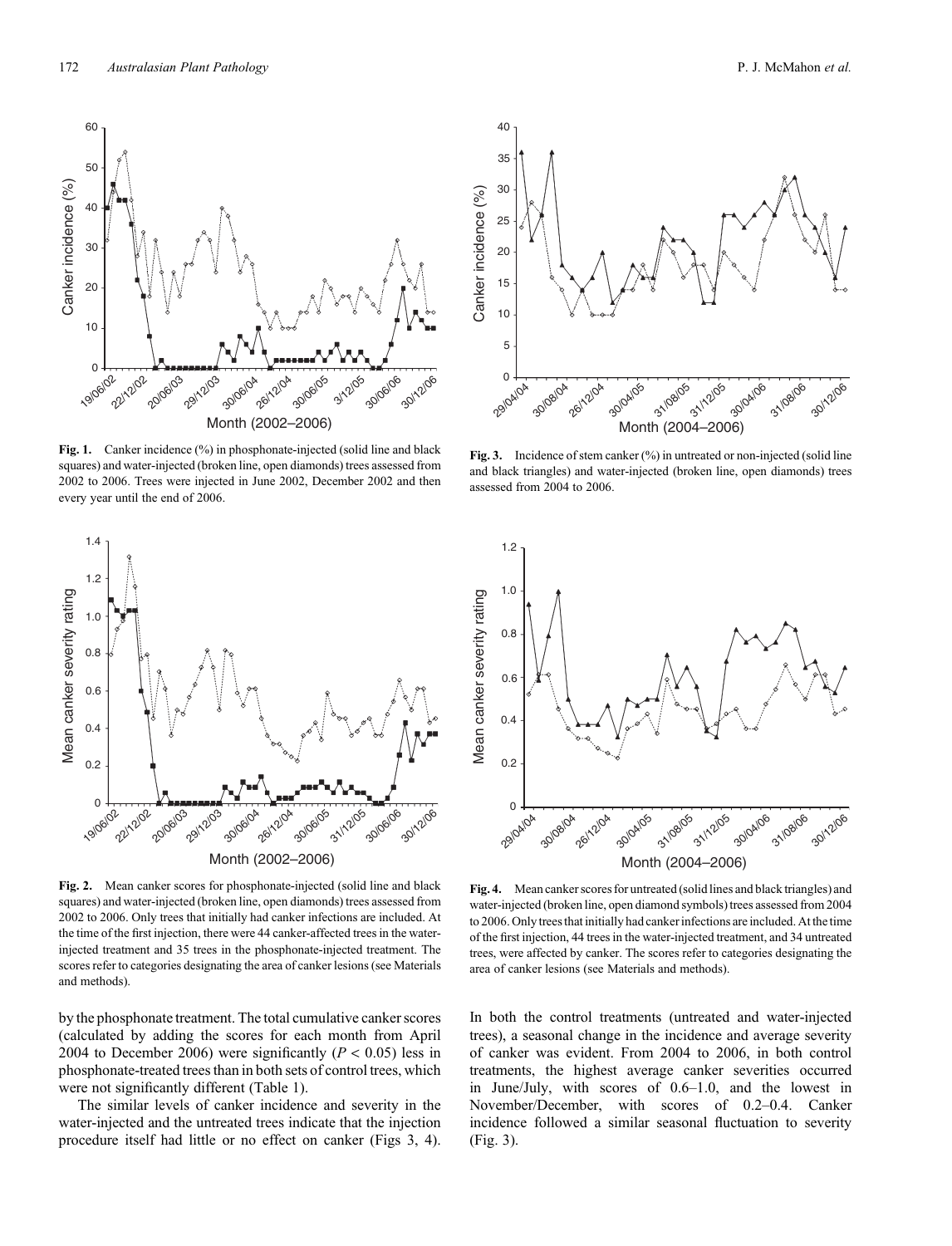**Table 1. Mean cumulative canker severity scores**

<span id="page-3-0"></span>For each tree, canker scores obtained each month from April 2004 to December 2006 were summed and the means  $(\pm s.e.)$  of the cumulative data obtained for each treatment. Means followed by the same letter are not significantly  $(P < 0.05)$  different

| Treatment            | Mean total canker score |
|----------------------|-------------------------|
| Untreated            | $13.72 \pm 3.15a$       |
| Water-injected       | $12.92 \pm 3.82a$       |
| Phosphonate-injected | $2.80 \pm 1.17$ h       |

## *Effect of phosphonate on the incidence of PPR*

In both water- and phosphonate-injected trees for the period of the trial from 2002 to 2006 a seasonal fluctuation was observed in PPR incidence with a lower incidence in the phosphonate-treated trees (Fig. 5). Considering the cumulative data from April 2004 to December 2006, the incidence of PPR was significantly  $(P<0.05)$ lower in the phosphonate-injected than in the water-injected and untreated controls (Table 2). The incidence of PPR did not differ between the water-injected and untreated trees (Table 2, Fig. 6),



**Fig. 5.** Mean *Phytophthora* pod rot (black pod) incidence (%) in ripe pods for trees injected with phosphonate (solid line and black squares) and injected with water (broken line, open diamonds) assessed each month from 2002 until 2006 (left axis). Data shown are the mean incidence each month of the 50 trees in each treatment. Rainfall totals per month (mm), recorded at a local weather station (see Materials and methods), are indicated by the shaded bars (right axis).

#### **Table 2. Mean cumulative incidences of** *Phytophthora* **pod rot (PPR), total cocoa pod borer (CPB) and severe CPB in ripe pods from April 2004 to December 2006**

Mean incidences were calculated from the total number of ripe pods and infested/infected pods harvested from each tree in the 2.5 years. Each treatment had 50 trees (replicates). Means  $(\pm s.e.)$  within columns followed by the same letter are not significantly  $(P < 0.05)$  different

| Mean PPR<br>(%) | Mean total<br>CPB $(\% )$ | Mean severe<br>CPB $(\% )$ |
|-----------------|---------------------------|----------------------------|
| $43.4 \pm 1.9a$ | $69.8 \pm 2.0a$           | $25.7 \pm 1.9a$            |
| $40.2 \pm 2.1a$ | $69.0 \pm 1.9a$           | $23.8 \pm 1.6a$            |
| $26.3 \pm 1.8b$ | $64.0 \pm 1.7a$           | $19.9 \pm 1.6a$            |
|                 |                           |                            |



**Fig. 6.** Mean *Phytophthora* pod rot (black pod) incidence (%) in ripe pods for untreated (non-injected) trees (solid line and black triangles) and trees injected with water and (broken line and open diamonds) assessed each month from 2002 until 2006 (left axis). Data shown are the mean incidences for each month of the 50 trees in each treatment. Rainfall totals per month (mm), recorded at a local weather station (see Materials and methods), are indicated by the shaded bars (right axis).

indicating that the injection method itself did not influence the incidence of PPR.

Data for PPR incidence in the water-injected (control) trees indicate that during the dry season (around August/September) of each year from 2003 PPR incidence decreased to lows of 14–17% (Fig. 5). Generally low levels of PPR incidence of under 30% were maintained for about 4 months during the dry period of each year. The highest incidences of PPR occurred during the wet season with an early peak at the beginning of the rains (around December) and high levels also occurring later in the wet season, usually between March and July. Incidence of PPR in the untreated (control) trees, evaluated from April 2004 to December 2006, was significantly (*P* < 0.05) correlated with total monthly rainfall in the same period (Pearson correlation coefficient,  $r = 0.325^*$ ). However, no significant correlation occurred between total monthly rainfall and PPR incidence in either the water-injected control  $(r=0.265)$  or in the phosphonatetreated trees  $(r = -0.141)$ , in the 4.5 years of the experiment from June 2002.

Cycles of infection, apparently independent of the seasons, are evident in these data. Generally, increases in PPR incidence during the wet season were followed by sharp decreases. This is evident in both the water- and phosphonate-injected trees where high levels of PPR incidence (ranging from 55 to 78%) occurring in October 2002, March–May 2003, April 2004, April 2005, January 2006 and April 2006 were followed in each case by a sudden decrease in the following month to levels below 30% and even below 20% (Fig. 5). Similar decreases following peaks in PPR incidence were observed in the untreated trees (Fig. 6).

## *Effect of phosphonate on CPB infestation*

[Figure 7](#page-4-0) shows the changes in CPB incidence in the 2.5-year period for each treatment and the total number of pods harvested from the 150 trees in the trial. CPB incidence decreased during the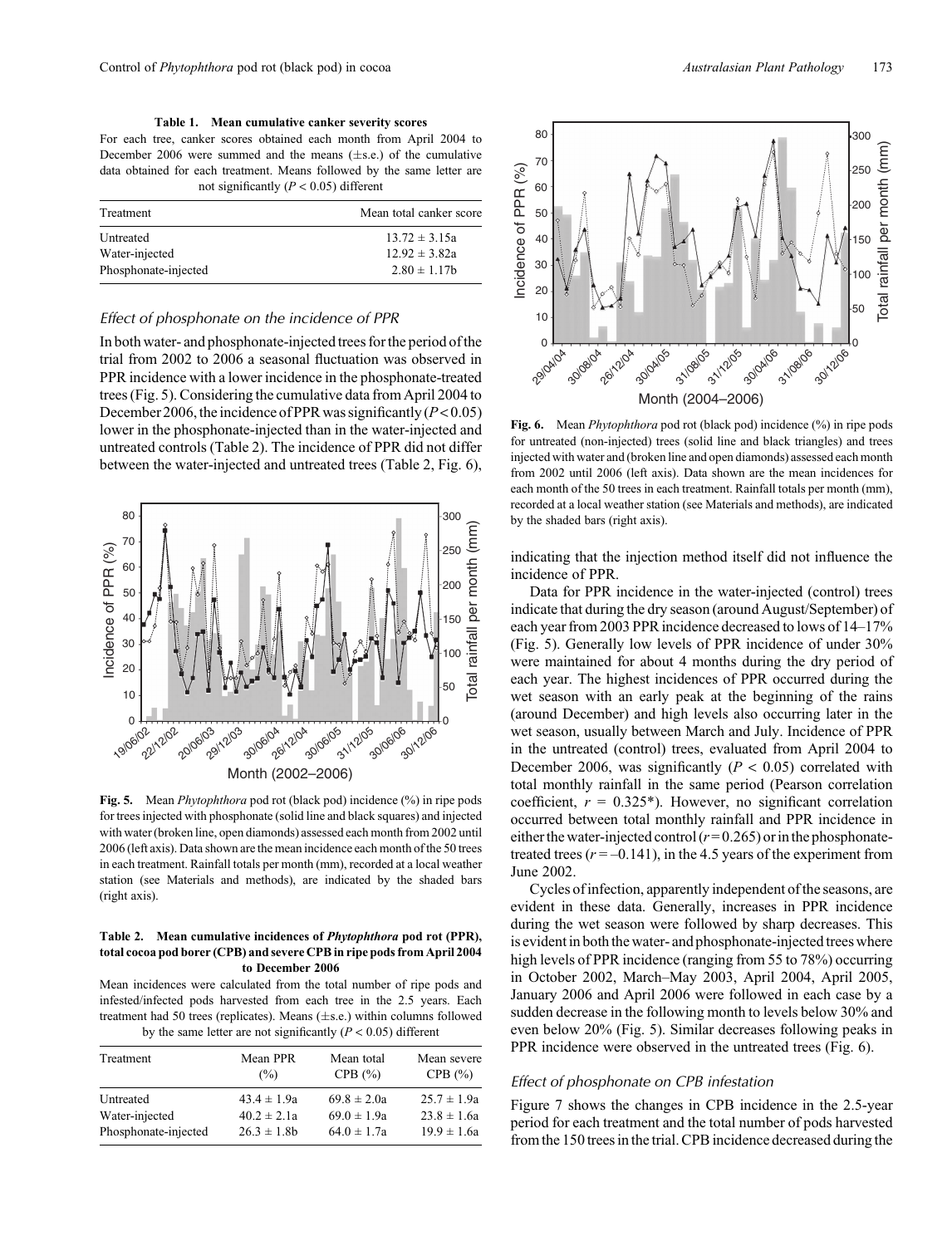**Fig. 7.** The total number of ripe pods (left axis, solid line, open triangles) harvested each month from 2004 to 2006 from the 150 trees in the trunk injection trial and the mean % cocoa pod borer incidence (right axis) for each treatment in which groups of 50 trees were either untreated (broken line, black triangles), water-injected (dash line, open diamonds) or phosphonate-injected (solid line, black squares).

mid-year peak harvests, the decrease in mid 2005 being much greater than in mid 2006. A dilution effect caused by the increase in the number of pods could account for the decrease in the percent infestation by CPB during the main harvest period. Phosphonate had no significant effect on cumulative CPB incidence ([Table 2](#page-3-0)).

#### **Discussion**

Canker incidence and average severity varied with the seasons as evident in the untreated and water-injected controls. From 2004 to 2006, both control treatments had peaks in canker severity scores (0.6–1.0) in June (at the end of the wet season in south-east Sulawesi), and the lowest scores (0.2–0.35) at the end of the year just before the rains began again. The changes in average severity (assessed as the mean canker score on the trees in each treatment) could be largely explained by fluctuations in incidence so that decreases in canker incidence in the drier periods [\(Figs 1, 3\)](#page-2-0) caused a concomitant decrease in average severity [\(Figs 2](#page-2-0), [4](#page-2-0)). Hence, during the dry season it appears that cankers are progressively lost until canker incidence reaches its lowest annual rate at the end of the dry season and that wetter conditions reverse this process with new cankers being formed. The apparent relation between canker development and rainfall is supported by the lower average incidence (and average severity) in 2005, which was also a year during the study period in which southern Sulawesi received a relatively low total amount of rainfall (http://www.weatheronline.co.uk accessed November 2008).

Phosphonate applied by trunk injection to canker-affected trees decreased or eliminated cankers, with long-term effects. Apart from a slight increase in canker incidence and severity at the end of the evaluation period, the phosphonate treatment maintained canker at zero or near zero levels. The reason for the increase observed is uncertain. Possibly, the application or uptake of phosphonate in the final injections (in the last year) was incomplete due to technical or other reasons. However, the data from the preceding years indicate clearly that the earlier injections

were very effective in reducing cankers. The results provided a clear confirmation of the effectiveness of phosphonate trunk injection in reducing *Phytophthora* stem canker, as found previously in Papua New Guinea ([Anderson and Guest 1990](#page-5-0); [Holderness 1992](#page-5-0); Guest *et al*[. 1994](#page-5-0)). Annual phosphonate injections providing 16 g active ingredient (a.i.) per tree resulted in decreases in canker incidence to negligible levels, consistent with the findings of Guest *et al*[. \(1994\)](#page-5-0) who found injections providing an annual total of 15 g a.i. per tree gave optimum control of canker. Apart from some internal browning at the sites of injection, the phosphonate treatments in Sulawesi did not cause any visible phytotoxicity symptoms, consistent with [Anderson and Guest \(1990\)](#page-5-0) that no phytotoxic reaction occurred to phosphonate even in trees where 16 g a.i. per tree was applied every 6 months.

As would be expected, PPR incidence decreased with the arrival of the dry season, with generally lower levels being maintained until the following wet season when it increased again sharply. Changes in PPR incidence also occurred during the wet season and were characterised by several peaks and troughs. The reason for the large decreases in PPR incidence during the wet season is uncertain. Possibly, they reflect the rainfall patterns within the wet period: drier times in the wet season might have caused the sharp declines in PPR incidence observed. The positive correlation found between PPR incidence in the untreated control trees and total monthly rainfall indicates a degree of dependence of PPR incidence on the amount of rainfall. However, the large decreases in PPR incidence observed within the wet season might also have been partly a result of a natural cycle of infection by the pathogen, with an initial infection event coinciding with the beginning of the rains followed by sporulation initiating a second round of infection. Therefore, the low levels of PPR incidence observed in the month following the first infection event of the new wet season might represent a lag period during which the pathogen undergoes sporulation and initiates a second round of infection. An alternative explanation for these fluctuations in the wet season is that they resulted from the experimental method, which involved regular complete removal of infected pods. A study conducted in Cameroon demonstrated that regular removal of pods infected with *P. megakarya* decreased infection rates ([Ndoumbe-Nkeng](#page-5-0) *et al*[. 2004\)](#page-5-0). In the phosphonate injection trial at Ladongi, the regular harvesting of mature pods probably removed a large proportion of the *Phytophthora* inoculum source from the canopy, since the disease is most common and extensive on ripe pods.

Cumulative data taken over 2.5 years indicated that trunk injection of phosphonate significantly decreased PPR incidence over this period. This decrease might be accounted for (at least partly) by the eradication of stem canker by the phosphonate treatment and therefore removal of a source of inoculum for new PPR infections. Phosphonate probably also had a direct effect on the infection of pods by the pathogen [\(Anderson](#page-5-0) *et al*. [1989\)](#page-5-0). Nevertheless, the very similar cycles of infection in the phosphonate-treated and control trees indicated that other sources (including pods on which the pathogen was sporulating) provide inoculum for new infections and that the eradication of canker by phosphonate injection did not greatly affect the cycle of pod infections occurring during the wet seasons. In Indonesia,

<span id="page-4-0"></span>